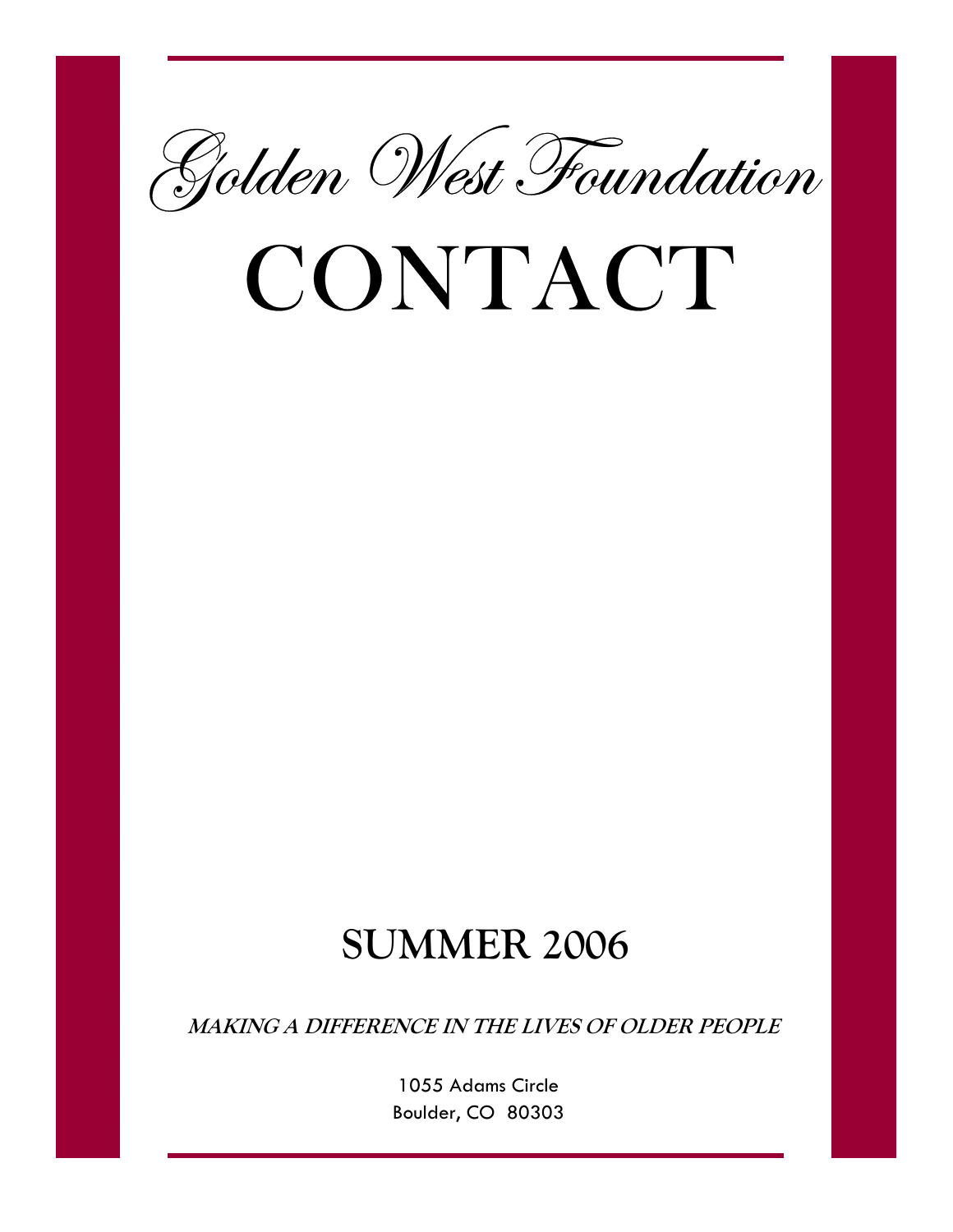# **THE GOLDEN WEST FOUNDATION**

# **Letter from Golden West Foundation President, Tracy Swen**

## Dear Friends,

 We are pleased to present Golden West Foundation's Annual Report for the fiscal year 2004-2005. It was a year with many new accomplishments and continued focus on the Foundation's future.

 Golden West is very proud to serve low and moderate income seniors in Boulder County by providing affordable housing and services. Golden West gives seniors the ability to continue living independently in an environment that today's families can no longer provide. If their medical and personal needs increase, they can easily transition to the assisted living units with minimal economic or psychological impact. Golden West Senior Residence continues to be one of the few providers in Boulder County that accepts Medicaid residents in the assisted living units. The government reimbursement rates for Medicaid are inadequate to cover the housing and services' costs of these residents so it is important that the community recognizes and financially supports Golden West's efforts. To help to cover the gap between Medicaid reimbursement rates and the actual cost of providing housing and services, this year the Foundation has been able to provide over \$33,000 for rental and food assistance; this is up more than \$5,000 from last year.

 The Wellness Center, opened in 2003, continues to be a success. This year the Foundation provided an average of 14 Wellness Center scholarships per month for a total of \$5,000 to residents who cannot afford the full price of a Wellness Center membership.

 It is the ongoing mission of the Golden West Foundation to support the residents of Golden West Senior



Tracy Swen, President Golden West Foundation

Residence by funding rental and food assistance, wellness and other amenities. Given the projections for growth in the elder population and assuming income levels for the older population will not change drastically, the population Golden West serves could as much as double by 2030. The Foundation is working hard to invest in our future now to assure that our elders will be cared for in the future.

 Everything the Foundation has achieved would not be possible without the support of our dedicated trustees, the committed staff, and the thoughtful individuals who have volunteered countless hours to support our mission. There is no way to fully express our gratitude, or the gratitude of your parents, grandparents or friends, to our generous donors.

Sincerely,

Tracy Swen, President Golden West Foundation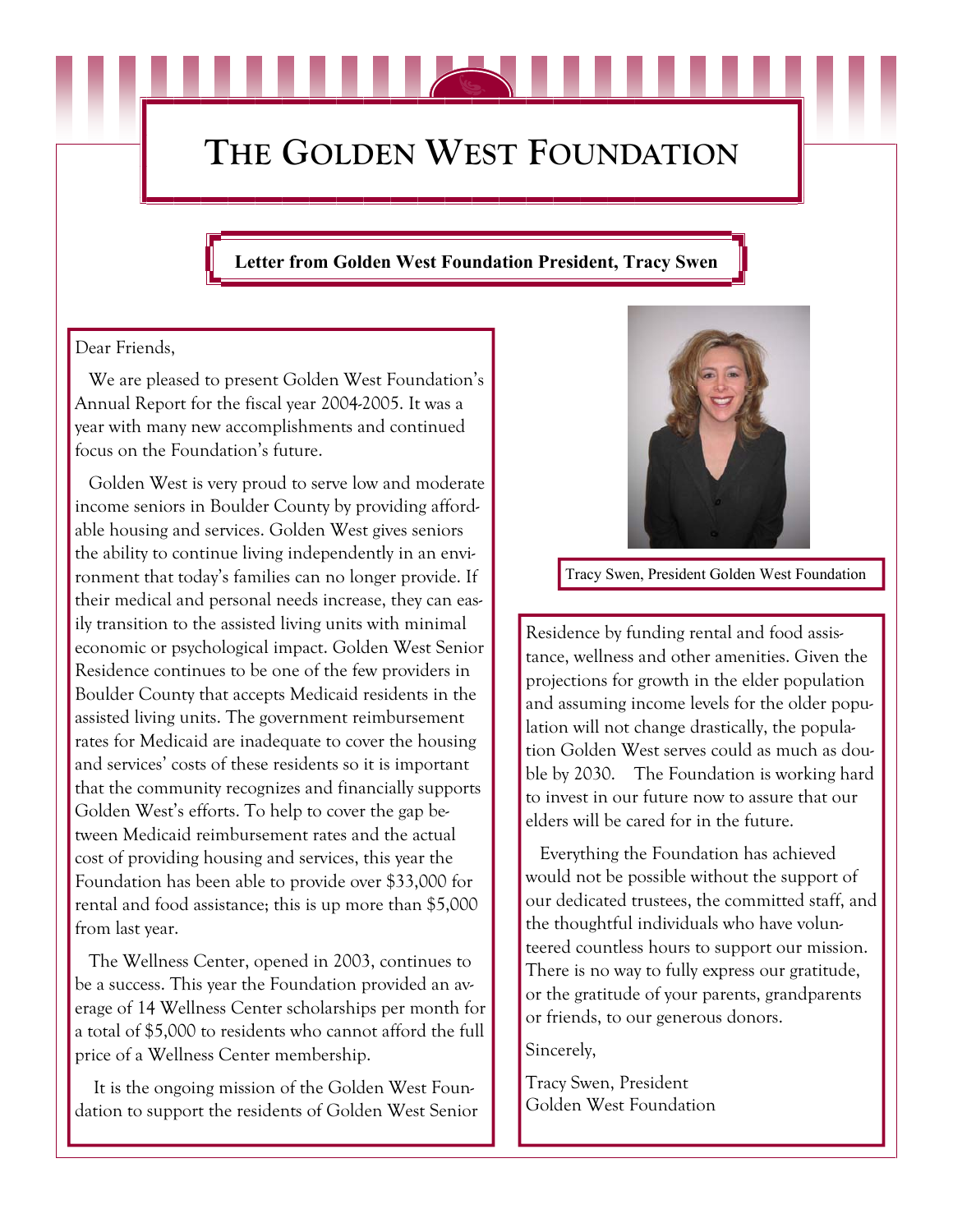# **Torres Receives AAHSA's 2005 Dr. Herbert Shore Outstanding Mentor Award**

 John Torres' qualifications as Oustanding Mentor are best summed up in the words of those he has mentored, several of whom collaborated in his award nomination:

 "I value John's leadership, integrity, humor and honesty and consider working with John akin to a postgraduate education. I feel that I am constantly learning, not only about managing a senior housing facility, but also about compassion, making ethical decisions and how to respect elders and the employees who care for them. John is an avid supporter of the American Association for Homes and Services for the Aging (AAHSA) and the Colorado Association for Homes and Services for the Aging (CAHSA), encouraging his staff and students to participate in those organizations' functions whenever possible… John has been a leader in the implementation of Quality First in Colorado and the nation… [one] former intern wrote his Master's paper on Quality First… John is the best true mentor I have ever had."

 "[John] encourages and expects all those around him to continue to learn and grow, including himself. He is constantly exploring resources on leadership, values, ethics and management, and shares what he learns with staff to help us grow and excel in our positions… he demonstrates the characteristics of an outstanding leader every day."

 "In placing students [as an internship coordinator] I distinguish between "supervisor" and "mentor". To me, John fits the [mentor] bill 110 percent. He has welcomed a series of students with heartfelt enthusiasm. John includes students in every aspect of Golden West, seeing each situation that arises as a teaching moment. Every student has been included in AAHSA and CAHSA meetings and conferences. John holds a multi-layered and broad perspective… Every student that has crossed his path openly admires him."



**John A. Torres**  Executive Director Golden West Senior Residence

Article originally published in the American Association of Homes and Services for the Aging FuturaAge Magazine September/ October 2005 edition Volume 4, No. 5.

To learn more about AA-HSA and the AAHSA Quality First Initiative visit their website at www.aahsa.org.

To learn more about the Colorado Association of Homes and Services for the Aging visit their website at www.cahsa.org.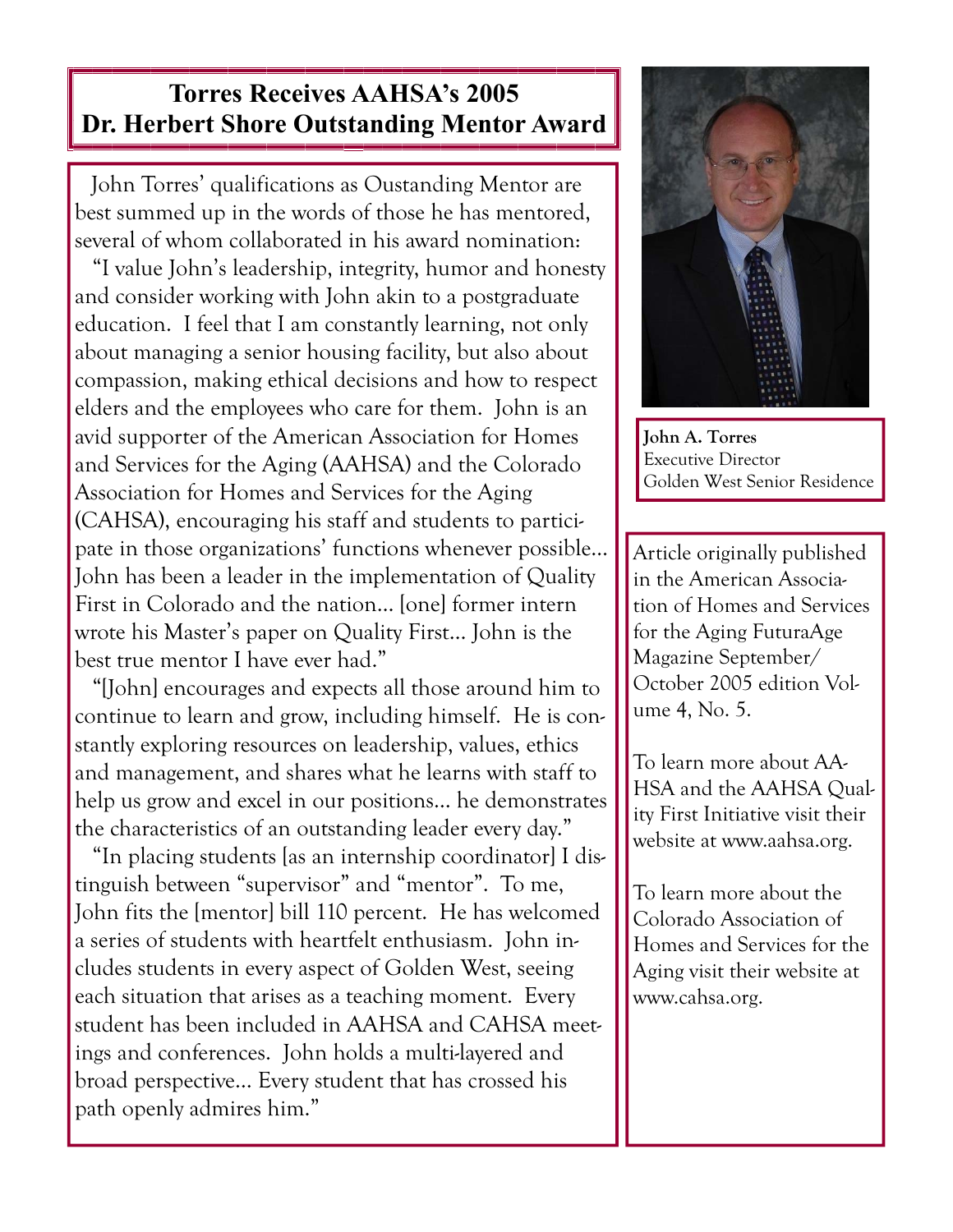# **A Journey Thoughtfully Lived: Laura King**  By Hope Steffens-Nett

 Laura King, author of *Dearest Walter*, has lived at Golden West for 20 years. She worked hard all her life and invested money for retirement. But like millions of other senior Americans, Laura finds herself with inadequate funds to meet the rising cost of living.

 A strong supporter and two-term former board member of the Golden West Foundation, Laura has written articles for the monthly newsletter, educating other residents about the Foundation and encouraging them to financially support it through gift annuities and small donations. The Foundation was established to make life more secure and less difficult for seniors on a limited income. Foundation funds provide a helping hand with food, rent, membership to the Wellness Center, sight and hearing services, and other personal needs.

 A step she says she has never regretted, Laura moved into Golden West's central tower in 1984, following the death of her husband Loren. Several years later she moved into a studio apartment in the south tower, and last December, moved into Assisted Living.

 Arthritis has slowed Laura's agility, but it has not curbed her interest in providing a legacy. She is currently compiling her own life story. And she is committed to educating others about the need for Golden West's new wing. She understands the objections of those opposed to the expansion. She, too, regrets that Golden West's park, with its 30-year-old trees, will have to be razed for the expansion. However, she says, "What a lot of residents don't realize is that the new building will financially help the whole facility."

 Laura has seen the architectural and landscape plans of the expansion: underground parking, new trees and bushes planted, and raised garden beds established for the residents. She knows there will be dust and noise as construction takes place, but she is optimistic that residents will be proud of the addition once it is complete.

 One of five children, Laura was born and raised in Liberal, Kansas. After two years at Southwestern College in Winfield, KS, she married Loren King. They moved to Lawrence, where Loren was studying for his journalism degree at Kansas University. Loren's first reporting/photojournalism job took them to Douglas, Arizona, where Loren worked for the *Douglas Dispatch*. "The town," Laura says, "was small enough that someone's wife could proofread," and she did just that. Laura says the four years in Douglas, which borders Mexico, were the happiest of her life. Their daughter Judith was born in Douglas. In addition, Laura found

*(Continued on page 5)* 

# **MISSING YOU**

**By Laura King, from book of poetry,** *Return as Memory*

We did not grow old together. Your life with me was cut short when death intervened. We did not look far ahead on the day we married, thinking only of the joys of our developing union. And joy was there for us, you were my companion as we talked in the night, when our daughter was born, and later when she joined us on car trips to western Kansas or Colorado in our red Volvo as we relished the sight of wheat in its early green stage or when golden ripe and ready for harvest. And I remember the little grey house on Belmont where you quietly read to her as she developed her mind and soul.

I grow old alone now, missing you. The planes of your face have faded from my mind these intervening years, but my memories are wrapped around the good times that were part of our life together.



**Laura King, Golden West Resident since 1984**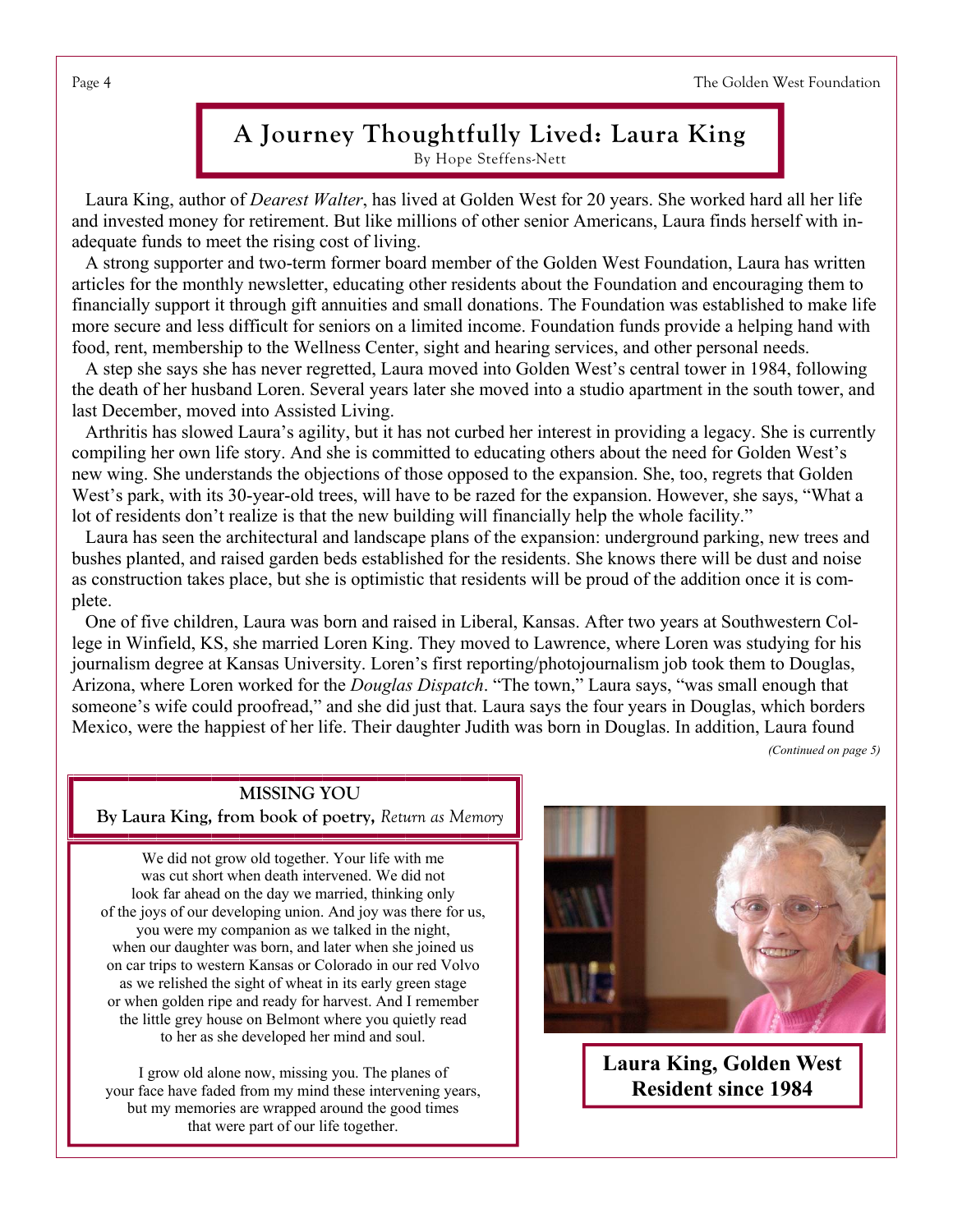Page 5 The Golden West Foundation

the arid desert climate of southeastern Arizona much to her liking.

 Loren's next reporting/photography job took the family to Roswell, New Mexico, which Laura says was desolate, and then to Evansville, Indiana. Finally they settled in Wichita, Kansas, where Loren wrote for the *Wichita Eagle,* and later for a regional oil magazine, about the state- and country-wide oil boom. Laura says that during that time she felt fortunate to be a stay-at-home mother. She also took some classes at Wichita State University and volunteered at the large Methodist church where they were members. A staff woman there, Dessa, invited her to teach Sunday School and Bible School. In reflecting on those years, Laura says it was here that she began to develop self-confidence because of Dessa's trust in her. Eventually Laura became superintendent of the children's education department at the church.

 Laura and her husband returned to Liberal, Kansas, to dismantle Loren's parents' final home after their deaths in 1968. On a closet shelf, they found a box of letters, tied in neat bundles. The letters remained unread, but were moved from house to house over the years. The Kings moved to Boulder in 1970. Loren's health was deteriorating, and Laura wanted to be closer to her daughter, Judith King, and to her sister, Mary Crowder.

 Laura was hired at CU, as the first professional administrator of the University of Colorado Student Union (UCSU), where the students were her bosses. She remembers them fondly and, she says, often wonders what happened to these student leaders. After nine years working for the student government, she became a secretary in the political science department at CU.

 Upon her retirement and move to Golden West, Laura began taking writing classes, first at the West Senior Center, then at Ghost Ranch, New Mexico, and later at Golden West, the latter being taught by Masters Students from Naropa University.

 In 1994 the forgotten box of letters written by her parents-in-law was re-discovered. Laura faced the dilemma of reading letters that were meant, when written, to be read by the recipients only. Laura consulted with her sister-in-law Velma, who granted permission to research and later publish excerpts of the 400 letters. Laura's book, "*Dearest Walter," Courtship Letters of a Kansas Girl, 1914-1916*, was published in 1999. It is in Laura's words, an achingly honest story of a long-distance relationship of a girl becoming a woman, letters of passion, loneliness, anger, and doubt. Laura has also authored two books of poetry. One, entitled *Return as Memory*, published in 2002, are reflections on her own life.

 Laura recalls the many changes in her 20 years at Golden West. Seniors are often more frail now when moving into the retirement facility and thus people move in and out more frequently. And yet, Laura notes that several younger, talented, capable, active people are among recent move-ins. At one time, few couples lived at the retirement facility, and now there are nine. In addition, there are now more men living at Golden West, which Laura sees as a positive change. And assisted Living's structure, with its 14 residents on each floor, creates an atmosphere that Laura savors. She says, "We are like family with the people on our floor." She trusts that Golden West Foundation will always be around to financially assist seniors in this retirement center that she calls home.

| Would you like to know more about Golden West Senior Residence                                                                                                          |
|-------------------------------------------------------------------------------------------------------------------------------------------------------------------------|
|                                                                                                                                                                         |
| or the Golden West Foundation?                                                                                                                                          |
| $\mathbf{D1}$ , and a set of $\mathbf{A}$ and $\mathbf{A}$ is the $\mathbf{C}$ connection of the set of $\mathbf{A}$ and $\mathbf{A}$ and $\mathbf{A}$ and $\mathbf{A}$ |

Please send me additional information on the items checked below: □ Senior Apartments □ Assisted Living □ Golden West Foundation  $\Box$  Charitable Gift Annuities  $\Box$  Volunteer Opportunities  $\Box$  Other:

| • Name:                          | Address: |                                             |
|----------------------------------|----------|---------------------------------------------|
| $\overline{\phantom{a}}$ City    | State:   | Zip.                                        |
| $\blacksquare$ Email:            |          |                                             |
| $\blacksquare$<br>$\blacksquare$ |          | Or Call (303) 444-3967 for more information |
|                                  |          |                                             |

 $\blacksquare$  $\blacksquare$  $\blacksquare$ p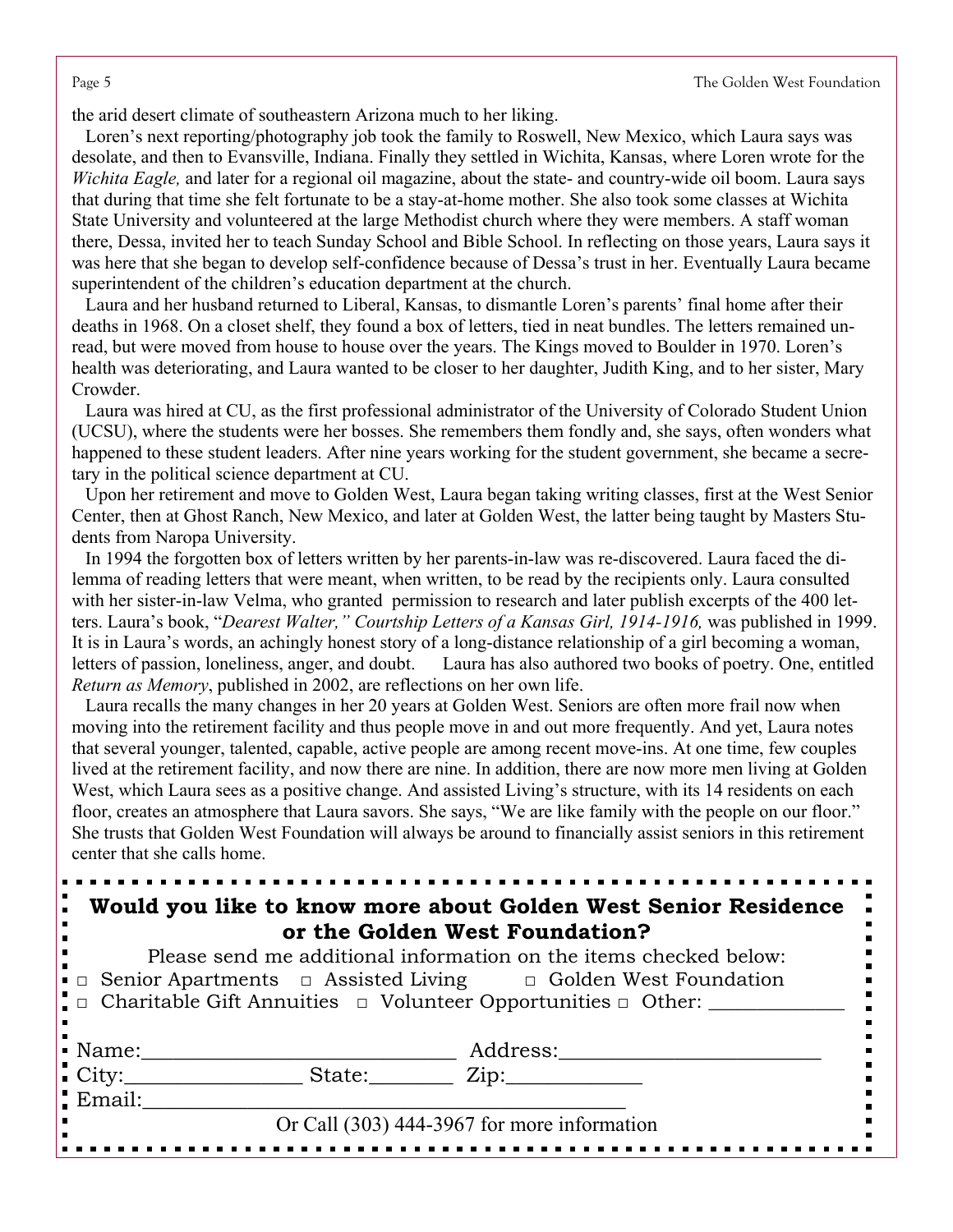Page 6 The Golden West Foundation

# **January 1st to December 31st 2006 Contributors January 1st to June 30th 2006 Contributors**

Florence L. Ackerman Vince & Carol Acunto Robin Adair Richard & Catherine Adams Rick Allen Margaret Anderson Carol & Milton Ashmore Sheila & Robert Atchley Heather Avens Phil Bailin William Baird Lloyd Baker Eileen Banman Karen & Jim Barbee Dr. James Barta Estate of Louise Barta Josh Baruch Shirley & Gary Berngard Estate of Marie Bernzen Carol Betcher Gregory & Helen Beylkin Doris A. Bjornson Maria Blanchard Jim & Paula Boone Boulder Valley Credit Union Boulder Valley Retired School Employees Virginia Braddock Trudy Brendecke Nancy A. Brooks Buffalo Lock & Key– Tom Johnston Hazel Bunch Helga Burghardt Pam & Bill Burns Paul Burnstein Laura Burright

Barbara Buttenfield

Gretchen S. Buttenfield Esther Campbell Yolanda Carle LaJuan Carlson Carpet Van— Bob McDonald Deb Cerio Vi Chapman Melvin & Virginia Clark Olyne Clark Margaret Clarke Margaret Cline Verna Clouse Mildred Coleman Marjorie Collins Community Capital Corp. -Ken Hoagland Community Foundation Serving Boulder County Compass Insurance Agency, Inc.- Arnie Schans Complete Home Health Care, LLC-Judy Ruzicka Martia Corin Robert T. Craig & Karen Tracy Eric & Pat Critchfield Eva L. Crolius Hugh & Mary Crowder Ray & Jean Crowder Skip D'Amore Yolanda D'Amore Aline F. Dart Jamie & Megan Dawson Joan & Peter Dawson Yvonne Deavenport Doris H. DeBacker Diana & Ron Delgado Louis J. Dellacava

Ann O. Deschanel Jane Devkar Charles & Jean Dinwiddie Disciple Women, First Christian Church Dorcas Group Frances Dorio Karla & John Edwards Edith Fabozzi Dolores S. Failinger Elaine Farley John & Barbara Fernie Susan Fernie Diane Ferrioli-Masterson Anna Ferry Financial Accounting Support Specialists, Inc. - Gail Hoyt Richard Flower Foothills Orthopedic & Spine Center-Yuen Yee Virginia Ford John & June Francini Marga Franken Katherine Franklin Gayle & James Fulton Evelyn Galli Marcie Geissinger Priscilla Gifford Golden West Gift Shop Alberta Golder Dan & Jean Golder Putzie Govednik Dorothy Greeno Pearl Grothe Virginia Gunderson Jean M. Gyder Winifred Harper HDS Services-Jim McDonald

Robert & Ada Heline Jeannine & Ray Henderson Bonnie & Alan Hepp Mary Hey The Highland Group-Elizabeth Borden John Hinkelman Ruth K. Hixon Holloway & Hyde Communications-Laura Holloway Louise Hoog Helen Hoon Carol H. Horton Helene Hruska Eric Huber Claire & David Hunter Lois Ilseman Florence Isackson Betty B. James Geraldine Johnson Mary Lee Johnson Joyce Jonker Kaiser Permanente-Heidi Meier Frances E. Karnish Charles & Shirely Kassinger Eileen Kay Cole Keirsey & Janet Salmons Russ Kelley Jacqueline Kent Cassandra Kimble Judith V. King Ruth E. Kinney Kutak Rock-Fred Marienthal Elaine Lagana Zena Landman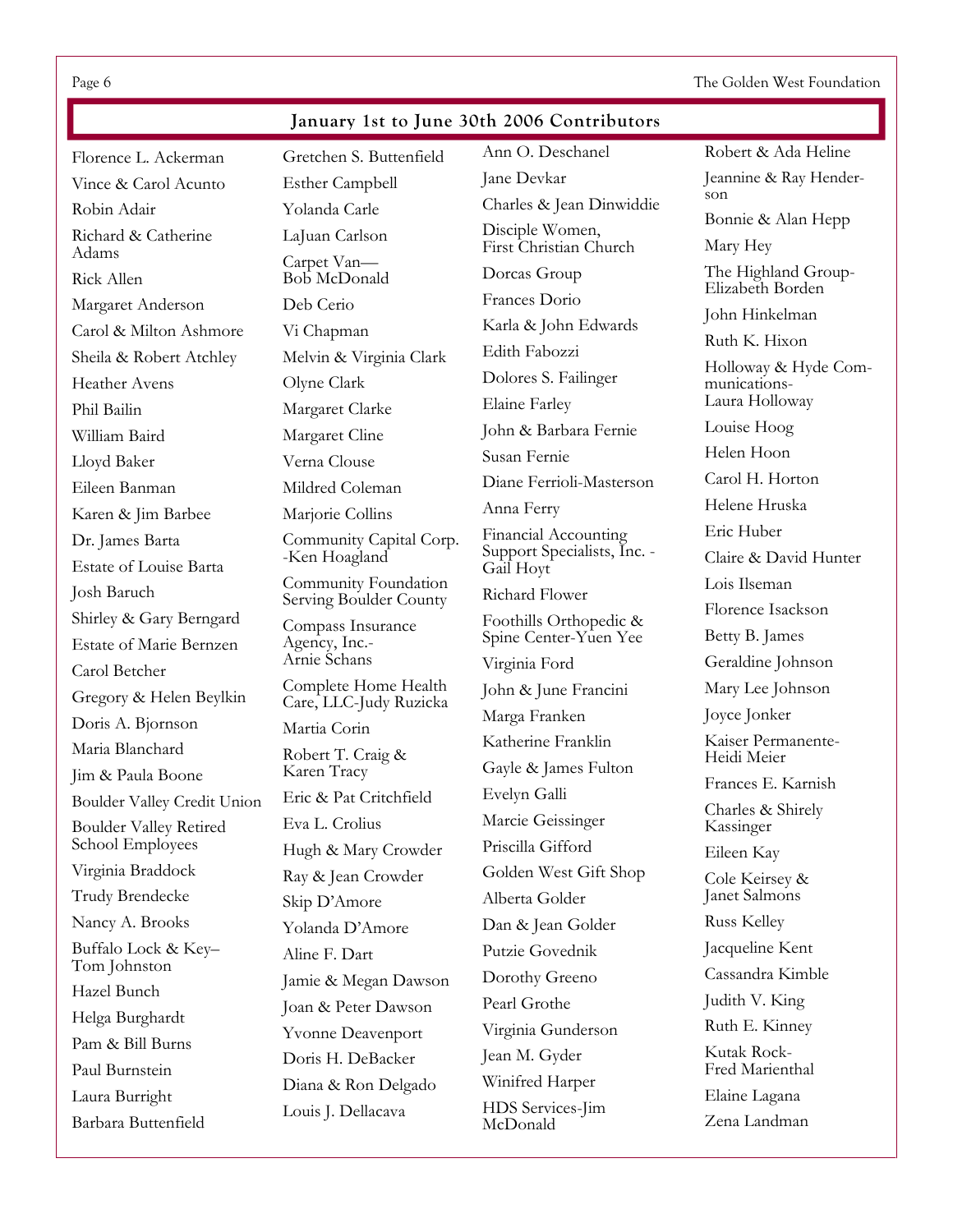Page 7 The Golden West Foundation

## **January 1st to June 30th 2006 Contributors**

Janet & Richard Lappen Mary Alice Larson Fred Layer Claire Leaf Nancy Leavenworth Margaret Leone Paula Levitch Ruth Levitch Russell A. MacCachran Fay A. Magee David Mandis Carol T. Malone Virginia R. Mandry Janis Mark Dolly M. Martin Frances June Mason Alice McVey Medically-Based Fitness-Kurt Steppin McKinley Financial Services, Inc. - Robert Herren Elizabeth Mekkelson Virginia Menking Kathy & George Messman Mr. & Mrs. Christopher Miller Lori Miller Bill Mills & Kathleen Jennings-Mills Jerry L. Mills & Linda Townsend Margaret Moller Lillian Montanari Sarah Clausen Mooney Dorothy E. Morphew Christine & Bob Morrissey Dorothy O. Mulvey Ferne Nelson Gladys Nelson

Bert Nett & Hope Steffens-Nett David & Kay Norris Charles & Deborah Novak Mary Novak Jane Olin Glenn & Dorothy Oliver Thomas O'Malley Jack O'Neil Mildred Orrey Russell K. Osgood Doris Ottobrino Oz Architecture-Paul Tremontozzi Barbara Ann Parker Hazel Perry George & Joan Peters Jean M. Petruzzi Pettyjohn's Liquor - Ann Coppinger Ray & Sharon Pierson Molly Pitcher Sally & Doug Porter Ann Puleo Frank Pulver Charlene Quinn Ruth Ranney Irene Rantz Bill & Helen Real Louise Rector Herman & Dianna Regert Tom Riccardi Martha Ridgway Rigdway, Romeo & Vincent Linda Rockaway & the estate of Lyman Taylor Richard & Karen Romeo Dorothy Rudolph

Donna & Tim Ruske Amir Sadafi William & Karen Schaffter Rosella Schroeder Maxine E. Schuck Mary Schweitzer Schwenke & Associates-David Schwenke Seminole Energy Services-Jon Lovett Karen Shepard Ollie & Caroline Shepherd Rachel & Roy Shepherd Clyde F. Shindledecker Betty Siaba George Sichel Emma Slater David & Lauren Smart Dorothy Southerland Lillie Sowell Donna Sparks George Stahmer Lois Starr Doris Steigman Stifel, Nicolaus & Co.- Dennis Jones Vickie Stotler Lindsey Struthers Jennifer Sullivan Tracy & Cameron Swen Ann-Marie Swenson Allan Tang John & Marilyn Thompson Ralph & Shirley Thompson Mr. & Mrs. Paul Thomsen James L. Thomson Richard Thornton Betty Tomasko Christina Torres

John & Barbara Torres Kathleen Treanor Claudia Tripp Ellie & Michael Trujillo Mackenzie Turner Mildred Usher Lynel Vallier Henri Van Der Pol Estate of Catherine Van Gundy Ruth Vanderpoel Brandy VanPatten Elizabeth Vanrenen Laureen Viets Connie Visser Richard & Marian Walker Robert & Joy Ward Ruth Washburn Genevieve Watson Linda & Michael Weatherwax Darrell Wedam Belle Weisman Western Disposal-Tom Tadewald Margaret Whelan Elizabeth White Elsie Wilensky Martina Williams Betty Williamson Geraldine Wilson Mike & Michaline Wingfield Diana & Rick Witherspoon Celeste Woodley Rita Wos Claude Wyant Adeline Zetocha Reverend Terry & Mrs. Cynthia Zimmerman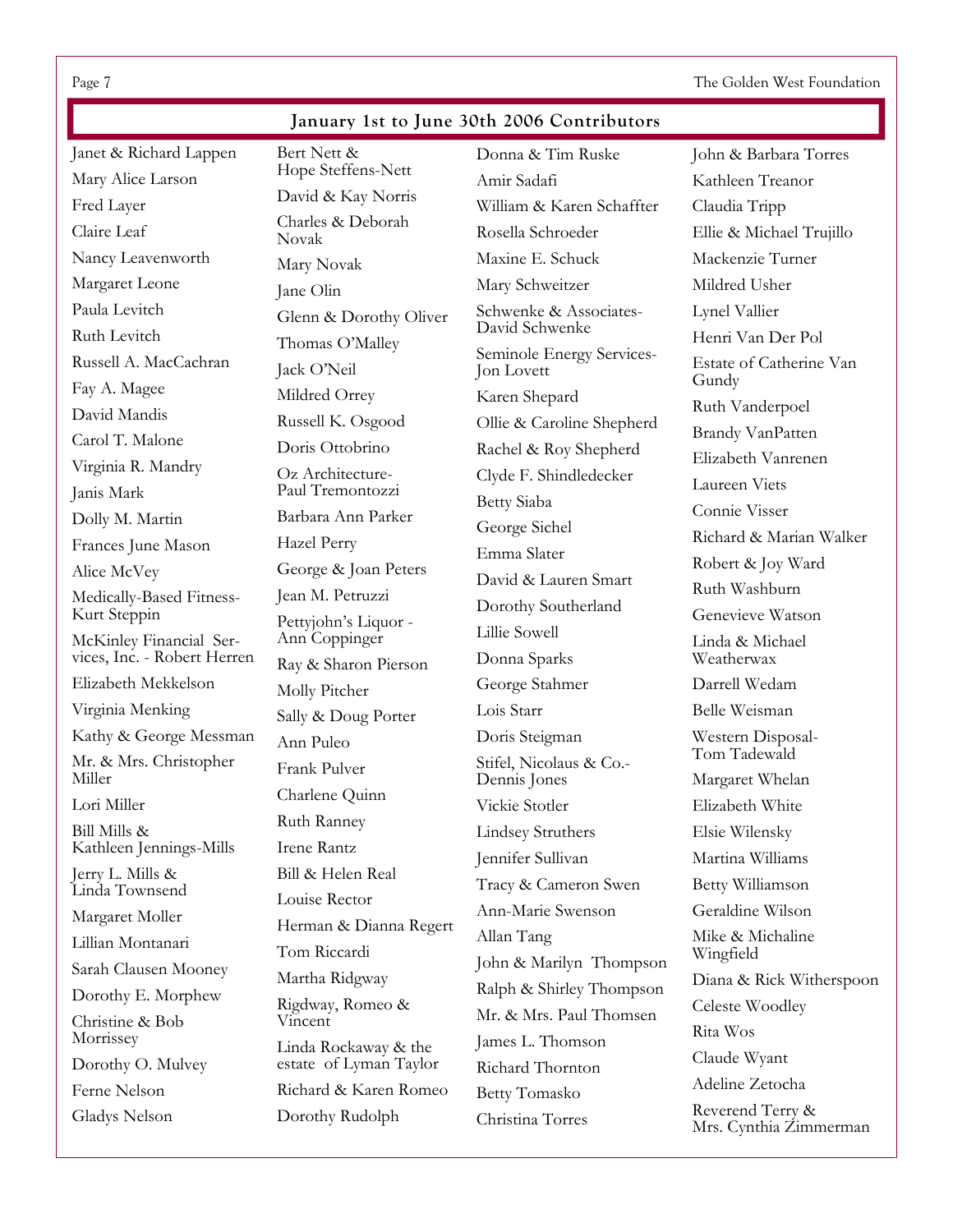Page 8 The Golden West Foundation

# **CONTRIBUTIONS IN MEMORY OF...**

**Evelyn D. Baird**  William J. Baird **Louise Barta** Dr. James Barta **Marie Bernzen** Virginia Ford **Millie Bishop**  Virginia Ford **Millie Bowen**  Eve Crolius Virginia Ford Carolynn Greer **Mary Brown**  Fay Magee **Della Bush**  Virginia Ford **Irene Cifor**  Mary Candis Cooke **Tom Coleman** Bill & Helen Real Golden West Red Hat Society **Lois Cowdery**  Dorcas Group **Irene Davis**  Archie & Marian Beran Boulder D.A.'s Office Beverly Crapp Richard Davis Virginia Ford Dorothy Greeno Jean M. Gyder Dorothy Heckman Hazel Perry Rick & Kathy Reesman Tom & Coila Snyder **Myrna Davis** 

 Barbara Buttenfield Gretchen Buttenfeild Virginia Ford Laureen Viets

**Lester Deason**  Virginia Ford Carolynn Greer **Betty Dollar**  Jackie Stern **Marilyn Dunne**  E. A. Eipper Virginia Ford Carolynn Greer Ilene Morseth **Harold W. Edwards**  Doris A. Edwards **Grace Eggebroten**  Mary P. Brown Virginia Ford **John Eisert**  Golden West Red Hat Society **Prudence Elkins** Eve Crolius Virginia Ford Resident Computer Committee Carolynn Greer Jean M. Gyder Fay A. Magee Ilene Morseth Donna Sparks **Evie Fee**  Virginia Ford **Barbara Finster**  Ilene Morseth **Jean Gibb**  Paul & Meri Gibb **Hilda Glaze**  Virginia Ford **Wilma Gruenberg**  Elaine Azcarate **Adolph Harrison**  Esther Campbell Virginia Ford Carolynn Greer Arthur & Alvy Harrison

**Bob Heline**  Luella A. Weckerling **Will Iole**  Virginia Ford **Mildred Jones**  Virginia Ford Carolynn Greer Laureen Viets **Barbara Kelt**  Dorothy Shindledecker Carolynn Greer Louise Hoog **Jack Lamb**  Bill & Helen Real **Ida Lombardi**  Carolynn Greer **Craig Lomme**  Bill & Helen Real **Lois Lord**  Virginia Ford Carolynn Greer Jean M. Gyder Lois Ilseman Eleanor Nagele Rabb Enterprises— W. S. Rabb **Lorraine Marlowe**  Esther Campbell Virginia Ford **Dick Mekkelson**  Doris A. Bjornson Eve Crolius Virginia Ford Carolynn Greer Dorothy O. Mulvey **Helen Menking**  Virginia Ford Carolynn Greer **Margaret Moller**  Esther Campbell Virginia Ford

**Margaret Moller (continued)** Carolynn Greer **Martha Morrison**  Virginia Ford **John Novak**  Virginia Ford Carolynn Greer Ilene Morseth Mary Novak **Linda Olson**  Freya Olson **Kayci Parsons**  Eve Crolius Virginia Ford Golden West Red Hat Society Carolynn Greer Donna Sparks Henri Van Der Pol **Martha Pratt**  Doris A. Bjornson **Betty Rogers**  Virginia Ford **Jane Sayre**  Virginia Ford Ilene Morseth **Ray Schroeder**  Rosella Schroeder **Ann-Marie Swenson**  Beth Bergman Doris A. Bjornson Trudy Brendecke Laura Burright Esther Campbell Eve Crolius Tamara Dawes Sotillo Virginia Ford Dorothy Greeno Carolynn Greer Jean Gyder Ruth B. Hansen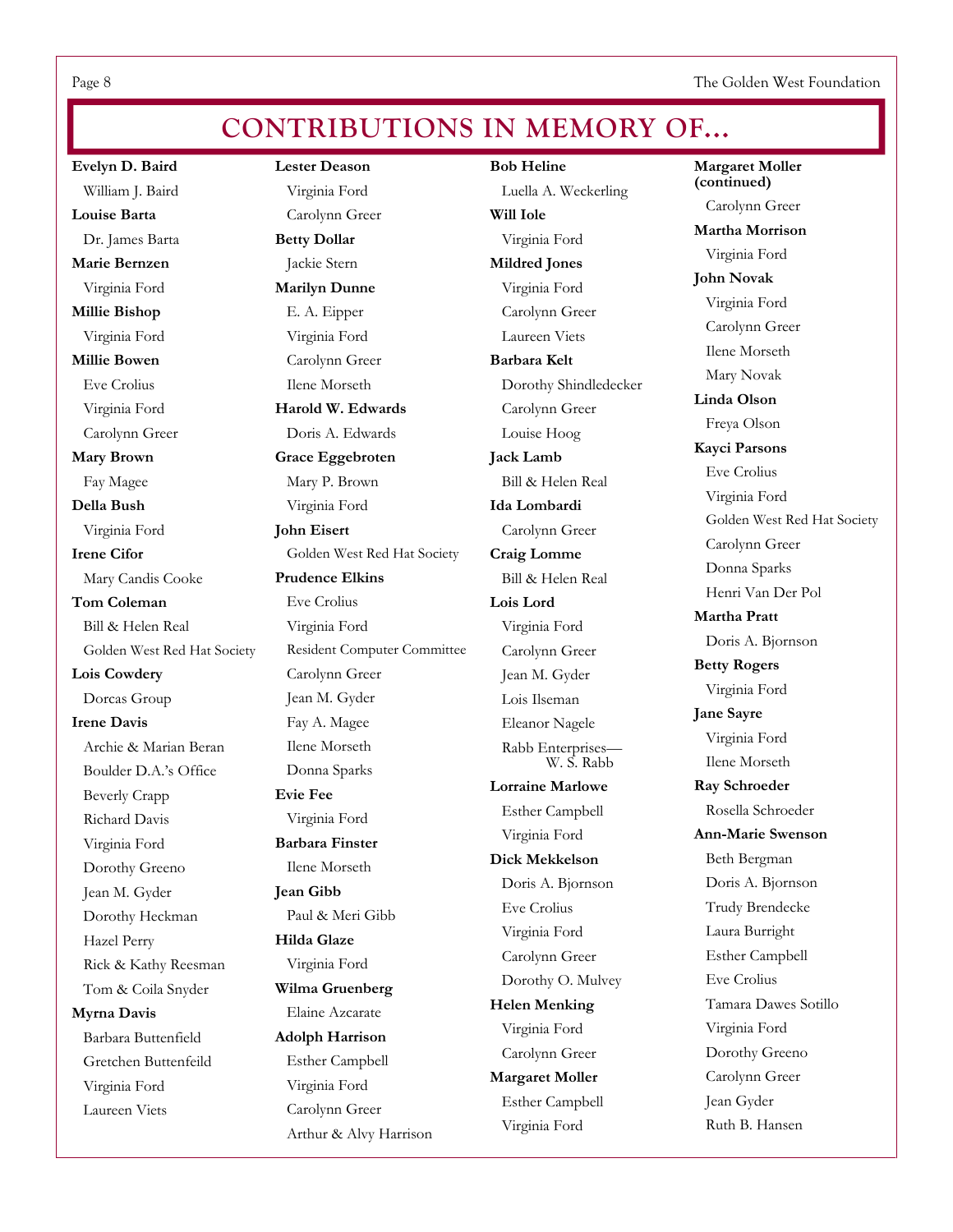# **CONTRIBUTIONS IN MEMORY OF… (continued)**

**Ann Marie Swenson (continued)** Hope Leighton Fay A. Magee Martha Mason Ilene Morseth Bill & Helen Real Emma Slater David Smart Donna Sparks John Swenson Elsie Wilensky Adeline Zetocha Rev. Terry & Cynthia Zimmerman

**Walter Taapken**  Virginia Ford Carolynn Greer **Rebecca Toevs-Wait** 

 June Satchfield **Bruce Tyler**  Robert Spencer Joe & Kim Emmerich **Les, Carlyne & John Weil**  Ellie & Michael Trujillo **Morris Weiss**  Virginia Ford Carolynn Greer Eve Crolius

**Daniel Weitzel**  Virginia Ford Laureen Viets **Charles Whitmore**  Rachel & Roy Shepherd **Mary Wickerstam**  Barbara Baese **Edna Williams**  Maurill L. Rams **Gloria Wilson**  Carolynn Greer Ilene Morseth Eve Crolius

#### **Jaunita Zweibel**

 Virginia Ford Carolynn Greer Eve Crolius

#### Become a **Golden**

**Giver** by purchasing a charitable gift annuity from the Golden West Foundation or by naming the Golden West Foundation as a beneficiary in your will, insurance policy or IRA. For more information call David Smart at (303) 939-0890.

# **CONTRIBUTIONS IN HONOR OF...**

#### **Florence Ackerman**

Ivy Rebekah Lodge #51

**Sheila Atchley** Thomas Bache-Wiig & Arlene Brownell

**Karen Barbee** Ruby Barbee

**Eric Biemiller** 

Dorothy O. Mulvey

**Mr. & Mrs. Gary M. Biemiller** 

Dorothy O. Mulvey **Mr. & Mrs. Carl Biemiller** 

Dorothy O. Mulvey

**Doris Bjornson** 

 David & Dorothy Bjornson

**Ted Buckley** 

Maurill L. Rams

**Vera Chaffee** C.W. & Gloria Barrick **Ann Deschanel** 

Diane Deschanel Gregory Ruff

**Frieda Enssle** 

 Mr. & Mrs. Robert Wilson **Anna Ferry**  Peggy & Jeff Morse **Ginger Ford**  Maurill L. Rams Margaret Leone **Catherine Frank** Margaret Gray **Golden West**  Suan Schnell **The Golden West Staff** Esther Cambell Evelyn Galli **Carolynn Greer**  Maurill L. Rams **Jean Gyder** David Mandis Catherine Mandis & Steve Plissey **Ruth B. Hansen** 

Carl & Zola Hansen **Winifred Harper** 

Scott Harper

**Laura King**  Judith V. King **Mary Alice Larson**  Ivy Rebekah Lodge #51 **Mr. & Mrs. W. L. Lemmon**  Dorothy O. Mulvey **Dorothy O. Mulvey**  Mr. & Mrs. W. L. Lemmon Molly Pitcher **Mr. & Mrs. R.M. Mulvey**  Dorothy O. Mulvey **Molly Pitcher**  Geoffrey & Nancy Pitcher Dorothy O. Mulvey **Barbara Regert** Herman & Dianna Regert **Vearl L. Root**  Nancy Root **Shanta Sapkota** Laureen Viets **Lucille Sheldon**  Larry Sheldon

**Emma Slater** Rita Wos

**David Smart** Barbara Regert **Donna Sparks**  Tony Sparks **Vickie Stotler**  Ken Gerleman **Tracy & Cameron Swen**  Karla & John Edwards **John Torres** Ruth E. Kinney Catherine & Wayne Frank **Kathleen Treanor**  Joe & Kim Emmerich **Ellie Trujillo**  Evelyn Galli **Henri Van Der Pol**  Martin & Janet Huisjen **Elizabeth Vanrenen**  John & Frances Haertling **Adeline Zetocha**  Paul & Marilyn Thomsen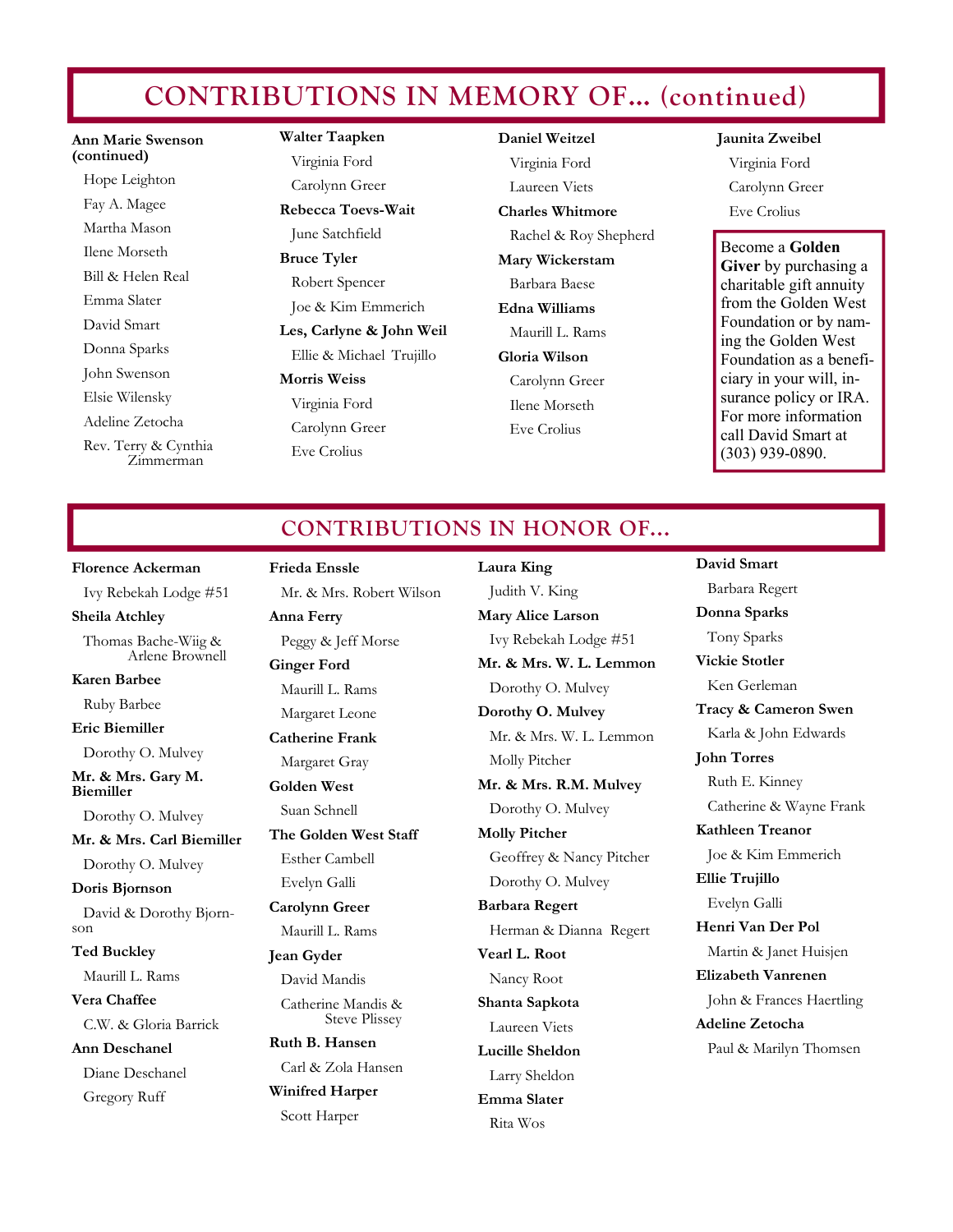#### GOLDEN WEST FOUNDATION, INC. STATEMENTS OF FINANCIAL POSITION June 30, 2005

#### **Assets**:

| Cash:                                          |                  |
|------------------------------------------------|------------------|
| Undesignated                                   | \$34,852         |
| Designated for split-interest agreements       | 1,376            |
| Total cash                                     | 36,228           |
| Investments:                                   |                  |
| Undesignated                                   | 54,836           |
| Designated for investment endowment            | 72,093           |
| Designated for split-interest agreements       | 117,729          |
| Total investments                              | 244,658          |
| Property and equipment:                        |                  |
| Software                                       | 3,962            |
| Less: accumulated depreciation                 | (3,082)          |
| Net property and equipment                     | 880              |
|                                                |                  |
| <b>Total Assets</b>                            | \$281,766        |
|                                                |                  |
| <b>Liabilities and Net Assets:</b>             |                  |
| Liabilities:                                   |                  |
| Liabilities under split-interest agreements    | \$62,164         |
|                                                |                  |
| Net Assets:                                    |                  |
| Unrestricted net assets, including<br>\$60,110 |                  |
| in 2005 and \$53,212 in 2004 designated        |                  |
| by the Board for investment endowment          | 206,105          |
| Temporarily restricted net assets              | 13,497           |
| <b>Total Net Assets</b>                        | <u>219,602</u>   |
|                                                |                  |
| Total Liabilities and Net Assets               | <u>\$281,766</u> |
|                                                |                  |
|                                                |                  |

#### GOLDEN WEST FOUNDATION, INC. STATEMENTS OF ACTIVITIES Year Ending June 30, 2005

| <b>Unrestricted Net Assets:</b>                  |           |
|--------------------------------------------------|-----------|
| Revenue:                                         |           |
| Contributions - general                          | \$17,722  |
| Contributions - split-interest agreements        |           |
| Investment income/(loss)                         | 19,324    |
| Change in value of split-interest agreements     | (8,256)   |
| Fund raising income                              | 6,483     |
| <b>Total Unrestricted Revenue</b>                | 35,273    |
| Net assets released from restrictions:           |           |
| Restrictions satisfied by payments               | 18,957    |
| Total Unrestricted Revenue and Reclassifications | 54,230    |
| Expenses:                                        |           |
| Contributions - First Christian Manor, Inc.      | 39,470    |
| Management fees                                  | 6,000     |
| Fund raising expense                             | 2,849     |
| Insurance                                        | 2,262     |
| Marketing                                        | 3,614     |
| Professional fees                                | 1,200     |
| Depreciation                                     | 1,321     |
| Supplies                                         | 505       |
| Miscellaneous                                    |           |
| Education                                        | 1,531     |
| Banking fees                                     | 1,075     |
| <b>Total Expenses</b>                            | 59,827    |
| Increase/(Decrease) in Unrestricted Net Assets   | (5,597)   |
| Temporarily Restricted Net Assets:               |           |
| Contributions                                    | 30,299    |
| Net assets released from restrictions            | (18, 957) |
| Increase/(Decrease) in                           |           |
| <b>Temporarily Restricted Net Assets</b>         | 11,342    |
| Increase/(Decrease) in Total Net Assets          | 5,745     |
| Net Assets, beginning of year                    | 213,857   |
| Net Assets, end of year                          | \$219,602 |

## GOLDEN WEST FOUNDATION, INC.

#### NOTES TO FINANCIAL STATEMENTS

### **Note 1. Nature of Business and Significant Accounting Policies**

Nature of Activities

Golden West Foundation, Inc. (the "Foundation") is a non-profit corporation organized to acquire funds from charitable gifts and donations in order to provide support for the special housing and health care related needs of the senior citizens' community. The Foundation provides financial assistance and support to First Christian Manor, Inc., also known as Golden West, a low to moderate cost housing facility for elderly persons, located in Boulder, Colorado.

Basis of Accounting

The financial statements of the Foundation have been prepared on the accrual basis of accounting and accordingly reflect any significant receivables, payables, and other liabilities.

#### Use of Estimates

The preparation of financial statements in conformity with generally accepted accounting principles requires management to make estimates and assumptions that affect certain reported amounts and disclosures. Accordingly, actual results could differ from those estimates. Property and Equipment

Acquisitions of property and equipment are capitalized and carried at cost or, if donated, at the approximate fair value at the date of donation. Depreciation is computed using the straight-line method.

Revenue Recognition

Contributions received are recorded as unrestricted, temporarily restricted, or permanently restricted, depending on the existence and/or nature of any donor restrictions. When a restriction expires (that is, when a stipulated time restriction ends or purpose restriction is accomplished), temporarily restricted net assets are reclassified to unrestricted net assets and reported in the statement of activities as net assets released from restrictions. Income Taxes

The Foundation is exempt from income taxation under the provision of Section 501c of the Internal Revenue Code. Accordingly, no provision is made in the financial statements for income taxes.

Cash and Cash Equivalents

For the statement of cash flows, all unrestricted investment instruments with original maturities of less than three months are cash equivalents.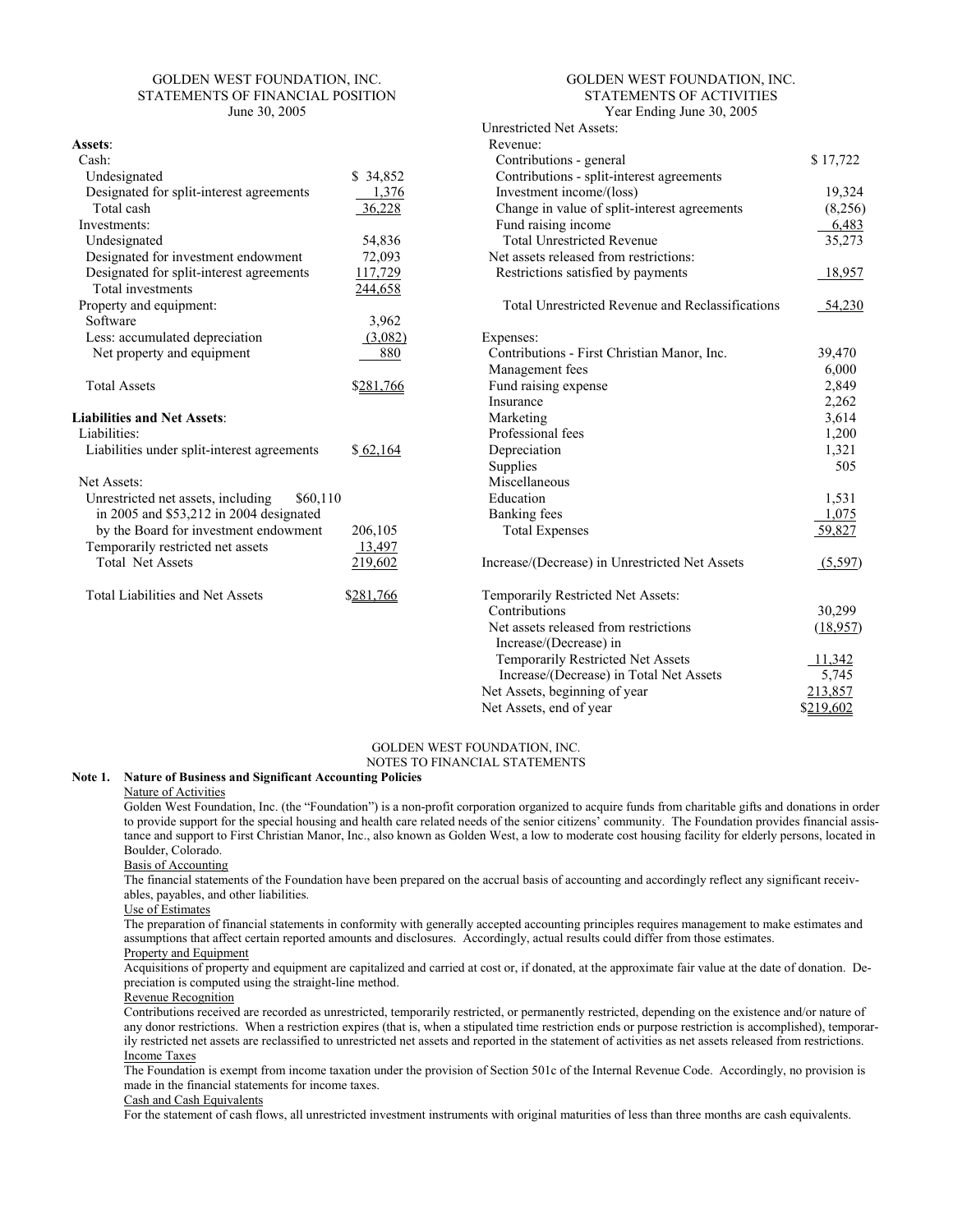#### **Note 2. Split-Interest Agreements**

 The Foundation is a party to nine types of split-interest agreements and reports separately the assets and liabilities of those agreements in its statement of financial position, and it reports separately contribution revenue from split-interest agreements and the change in valuation of split-interest agreements in its statements of activities.

 Charitable gift annuities are arrangements between the donors and the Foundation in which the donor contributes assets to the Foundation in exchange for a promise from the Foundation to pay the donor a fixed amount for a specified period of time. Assets received have been recognized at fair value, and an annuity payment liability has been recognized at the present value of the future cash flows expected to be paid using IRS annuity tables. Unrestricted contribution revenue is recognized as the difference between these two amounts as the donor has placed no restrictions on the Foundation's use of its portion of the assets. The 2005 and 2004 present value of the charitable gift annuities were calculated using IRS annuity tables. On an annual basis, the Foundation re-values the liability based on applicable mortality tables and discount rates, which vary from 3.8% to 6.2%. Assets of the Foundation that are derived from split-interest agreements are as follows:

2005

| Cash and cash equivalents | \$1,376 |
|---------------------------|---------|
| Investments               | 117.729 |
| \$119.105                 |         |

#### **Note 3. Investments and Concentration of Risk**

 $30, 2$ 

The Foundation's investments are stated at fair value, as follows:

|                                                                                                                                             |           | Fair      | Unrealized<br>Appreciation/ |             |
|---------------------------------------------------------------------------------------------------------------------------------------------|-----------|-----------|-----------------------------|-------------|
|                                                                                                                                             | Cost      | Value     | (Depreciation)              | <u>June</u> |
| 30, 2005                                                                                                                                    |           |           |                             |             |
| Fixed income                                                                                                                                |           | \$97,116  | $$97,347$ \$<br>231         |             |
| Equities                                                                                                                                    |           | 118.917   | 14,978<br>133,895           |             |
| <b>Investments - Community Foundation</b>                                                                                                   |           | 11,577    | 13,416<br>1,839             |             |
|                                                                                                                                             | \$227,610 | \$244,658 | \$17,048                    |             |
| June 30, 2004                                                                                                                               |           |           |                             |             |
| Fixed income                                                                                                                                |           | \$75,675  | $$76,070$ \$<br>395         |             |
| Equities                                                                                                                                    |           | 85.215    | 92.905<br>7,690             |             |
| <b>Investments - Community Foundation</b>                                                                                                   |           | 11,549    | 12,765<br>1,216             |             |
|                                                                                                                                             | \$172,439 | \$181,740 | \$9,301                     |             |
| The following schedule summarizes the investment return and its classification in the statement of activities for the year ended June $301$ |           |           |                             |             |

The following schedule summarizes the investment return and its classification in the statement of activities for the year ended June 30:

|                           | 2005     |
|---------------------------|----------|
| Dividends and interest    | \$10.261 |
| Realized gains/(losses)   | 1.316    |
| Unrealized gains/(losses) | 7,747    |
| \$19.324                  |          |

 The Foundation's cash deposits are held at financial institutions at which deposits are insured up to \$100,000 per entity, per institution, by the FDIC. At June 30, 2005 all of the Foundation's cash balances were FDIC insured.

#### **Note 4. Restrictions on Net Assets**

The Foundation's unrestricted net assets as of June 30, 2005 were \$206,105. Temporarily restricted net assets consisted of the following at June 30:

|                               | Rent<br>Subsidy | Personal<br>Needs | Hearing/<br>Vision | Wellness | Renovations | Donor<br><b>Building</b> | Endowment | Total     |
|-------------------------------|-----------------|-------------------|--------------------|----------|-------------|--------------------------|-----------|-----------|
| <b>Temporarily Restricted</b> |                 |                   |                    |          |             |                          |           |           |
| Balance at June 30, 2003      |                 |                   |                    | \$6,912  | \$2.604     |                          |           | \$9,516   |
| Contributions                 | 1.908           | 145               | 80                 | 2,978    | 187         |                          |           | 5.298     |
| Released from restriction     | (1,908)         | (145)             |                    | (8,002)  | (2,604)     |                          |           | (12, 659) |
| Balance at June 30, 2004      |                 |                   | 80                 | 1.888    | 187         |                          |           | 2.155     |
| Contributions                 | 13.370          | 10                | 225                | 4.541    | 145         | 25                       | 11.983    | 30,299    |
| Released from restriction     | (13, 370)       | (10)              | (155)              | (5,065)  | (332)       | (25)                     |           | (18,957)  |
| Balance at June 30, 2005      |                 |                   | \$150              | \$1,364  |             |                          | \$11,983  | \$13,497  |

 During 2005, the Board of Directors established the Golden West Foundation Endowment Fund (the "Fund") for the benefit of residents who may need assistance to provide for the costs of rent, food, medication, or other monetary needs. Only income earned on the endowment fund shall be available for distribution. For the year ended June 30, 2005, there were no distributions from the Fund. The term of the Fund is 50 years and will terminate January 31, 2055, unless terminated by the Board of Directors at the end of each ten year term of the Fund. The Foundation had no permanently restricted net assets at June 30, 2005.

#### **Note 5. Fund Raising Activity**

The Foundation sponsors annual fund raising events. The net proceeds from these fund raising events were as follows:

|                                                                        | 2005     |
|------------------------------------------------------------------------|----------|
| Contributions                                                          | \$3,303  |
| Fair value of fund raising event                                       | 6,483    |
| Total proceeds                                                         | 9,786    |
| Less: fund raising expenses incurred                                   | (2, 849) |
| Net proceeds from fund raising event                                   | \$6.937  |
| <b>Note 6. Functional Classification of Expenses</b>                   |          |
| Expenses by function for the year ended June 30, 2005 were as follows: |          |
|                                                                        | 2005     |

|                        | -----    |
|------------------------|----------|
| Program services       | \$39,470 |
| Management and general | 8.573    |
| Fund raising           | 11,784   |